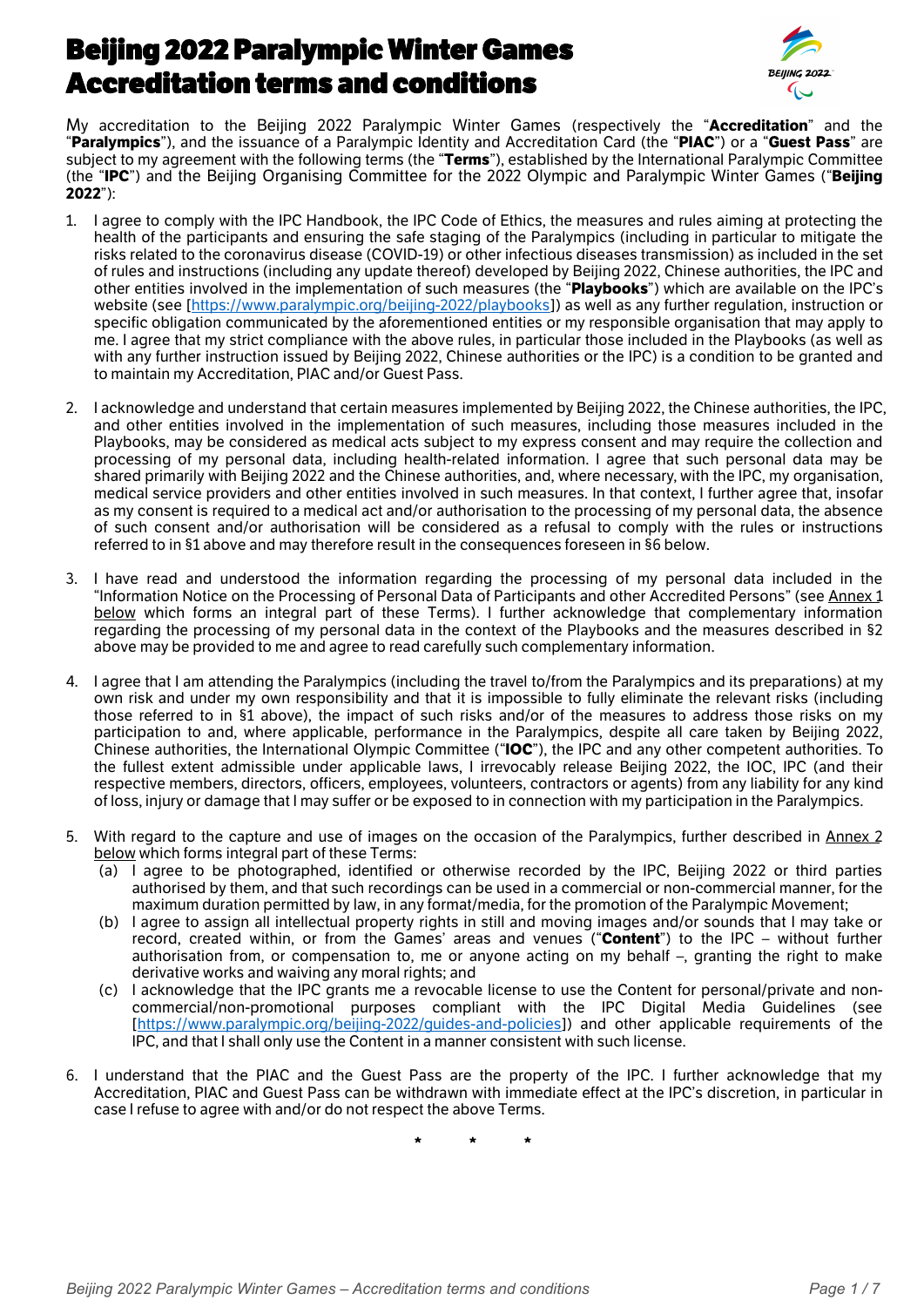# Beijing 2022 Paralympic Winter Games Accreditation terms and conditions: ANNEX 1



## **INFORMATION NOTICE ON THE PROCESSING OF PERSONAL DATA OF PARTICIPANTS AND OTHER ACCREDITED PERSONS FOR THE BEIJING 2022 PARALYMPIC WINTER GAMES**

#### **IMPORTANT INFORMATION - PLEASE READ CAREFULLY**

**This document contains important information regarding the processing of Personal Data of participants** and other persons requiring an Accreditation or Guest Pass for the Beijing 2022 Paralympic Winter Games in **Beijing, People's Republic of China. It indicates the organisations responsible for processing Personal Data of Accredited Persons, the key purposes for which such data is processed, as well as the applicable modalities and conditions. This notice also explains how Accredited Persons can exercise their rights under applicable data protection laws. Personal Data of Accredited Person will be used only as necessary to achieve the purposes set out in this Information Notice, which may vary according to each Accredited Person's function(s) at the Beijing 2022 Paralympic Winter Games. For this reason, some provisions applicable to Participants may not apply to other Accredited Persons. If you are applying for an Accreditation or Guest Pass, please read this notice carefully and make sure you understand it.**

#### **1. Definitions**

In this Information Notice, the following definitions apply:

- a. "Accreditation" means the "Paralympic Identity and Accreditation Card" (PIAC) provided to Accredited Persons to identify that they are eligible to be present at the Beijing 2022 Paralympic Winter Games. The PIAC functions as the official Paralympic document granting the Accredited Person the necessary access to perform a specific function during the Beijing 2022 Paralympic Winter Games, and (for eligible categories) as an official travel document which together with the Accredited Person's passport authorises entry into the host country of the Beijing 2022 Paralympic Winter Games.
- b. "Accredited Persons"means (i) all persons applying for, or being granted, the right to be accredited for the Beijing 2022 Paralympic Winter Games including, without limitation, Participants as well as employees, agents and contractors of National Paralympic Committees, International Federations, Beijing 2022, IPC, IPC's Affiliates, Rights-Holding Broadcasters, media and other entities listed in Section 6 and (ii) all persons applying for, or being granted a Guest Pass for a Beijing 2022 Paralympic Winter Games venue including, without limitation, Guest Passes for the Paralympic Villages, International Broadcast Centre, Main Press Centre, Paralympic Family Hotel and competition venues.
- c. "Authorised Purposes" means the purposes referred to in Section 4 below.
- d. "Beijing 2022" means the Beijing Organising Committee for the 2022 Olympic and Paralympic Winter Games.
- e. "Guest Pass" means the nominative cards that grant temporary visiting access to persons not accredited or whose accreditation does not permit automatic access to some controlled Paralympic venues. This includes, without limitation, Guest Passes for the Paralympic Villages, International Broadcast Centre, Main Press Centre, Paralympic Family Hotel and competition venues.
- f. "IPC" means the International Paralympic Committee.
- g. "IPC's Affiliates" means any entity, now existing or to be created, which is directly or indirectly controlled by the IPC, including without limitation The Agitos Foundation (Germany).
- h. "Beijing 2022 Paralympic Winter Games" means the Beijing 2022 Paralympic Winter Games in Beijing, People's Republic of China, including all sport competitions, ceremonies, cultural events, torch relay and other activities organised by Beijing 2022, and the IPC in connection thereto.
- i. "Participants" means the athletes, coaches, Chef de Mission, team officials and other members of the National Paralympic Committees delegations attending the Beijing 2022 Paralympic Winter Games.
- j. "Personal Data" means any information related to anyidentified or identifiable Accredited Persons.
- k. "Process" (and its derivatives) means any operation or set of operations which is performed on Personal Data or on sets of Personal Data, whether or not by automated means.
- l. "Responsible Organisation" means any organisation seeking an Accreditation for its Accredited Persons, responsible for collecting and submitting to Beijing 2022 certain Personal Data and other accreditation information on behalf of each Accredited Person who it requires an Accreditation.

## **2. Responsibility for the Processing of Personal Data**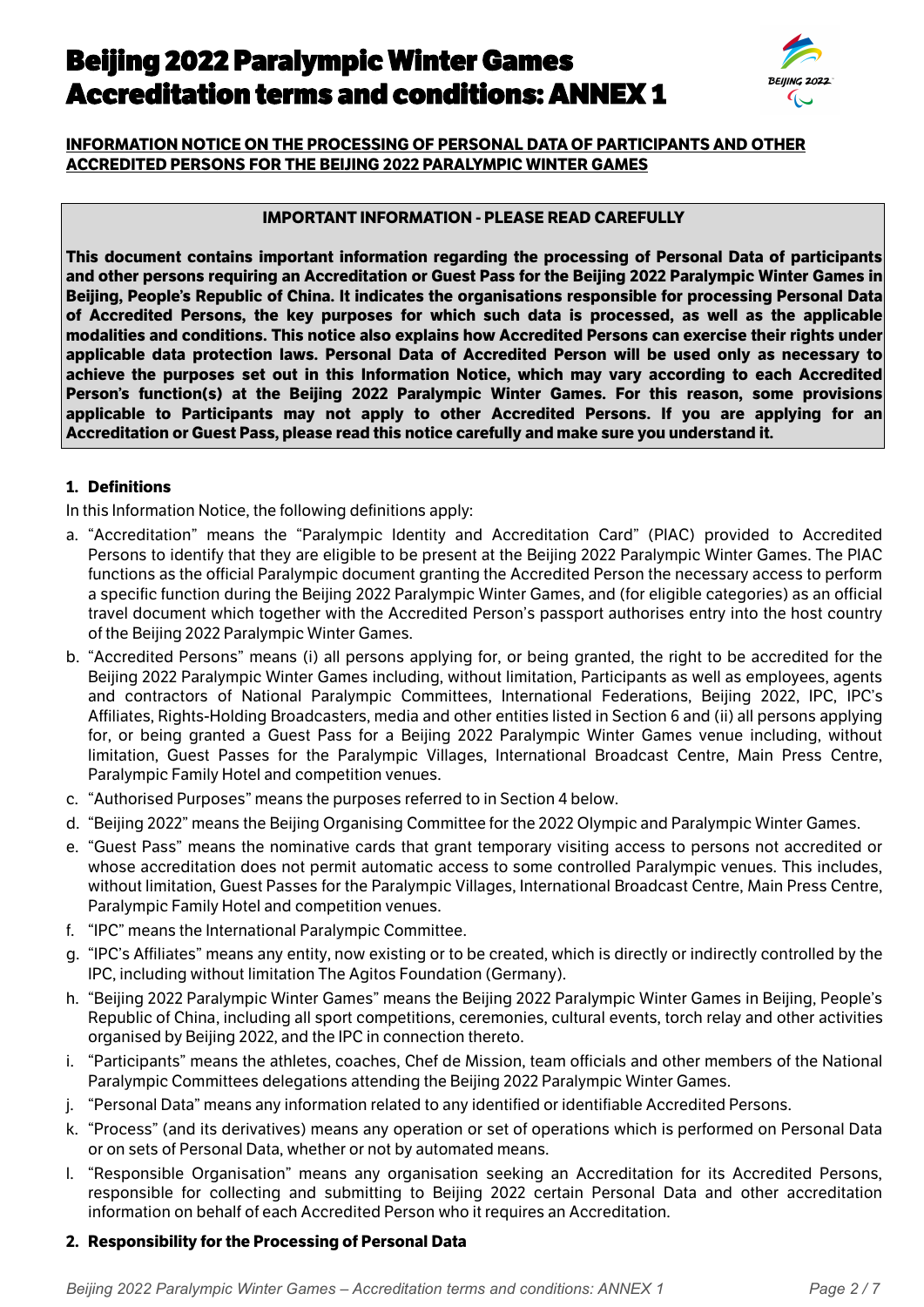Personal Data of Accredited Persons will be Processed by Beijing 2022 and the IPC for the purposes and in the manner described in this Information Notice. Where deemed necessary for the Authorised Purposes (e.g. in relation to Accredited Persons who are minors or do not have legal capacity under the laws of their country of residence), Beijing 2022 and the IPC may also Process Personal Data which relate to Accredited Persons' parents, legal guardians or entourage. Accredited Persons are requested to inform these third parties about the contents of this Information Notice.

Without limiting their capacity to act jointly or separately as they deem in the best interests of the Beijing 2022 Paralympic Winter Games, Beijing 2022 and the IPC have allocated their respective responsibilities as follows: Beijing 2022 is primarily responsible for Authorised Purposes described in Section 4 paragraphs a, b, c and d, and the IPC is primarily responsible for Authorised Purposes described in Section 4 paragraphs e, f, g and h.

Beijing 2022 and the IPC reserve the right to supplement or modify the information contained in this document where they deem necessary for the success of the Beijing 2022 Paralympic Winter Games. In case of any Processing of Personal Data of Accredited Persons not described in this Information Notice, Beijing 2022 and the IPC will provide adequate information to the concerned Accredited Persons in accordance with applicable laws.

## **3. Collection of Personal Data of Accredited Persons**

Personal Data of Accredited Persons is collected on different occasions as required for the preparation, presentation, operation or otherwise necessary for success of the Beijing 2022 Paralympic Winter Games and, in particular, when Accredited Persons:

- a. apply for an Accreditation or Guest Pass and complete the registration process to attend the Beijing 2022 Paralympic Winter Games through their Responsible Organisation;
- b. are provided services such as accommodation, transport, meals, assistance or healthcare;
- c. travel to and from the People's Republic of China for the purposes of the Beijing 2022 Paralympic Winter Games;
- d. are photographed or filmed at the occasion of the Beijing 2022 Paralympic Winter Games or otherwise as part of the media coverage of the Beijing 2022 Paralympic Winter Games;
- e. are involved in any disciplinary procedure related to a suspected or actual breach of the rules applicable to Accredited Persons or other legal procedure in connection with the Beijing 2022 Paralympic Winter Games;
- f. are involved in a research project conducted at the occasion of the Beijing 2022 Paralympic Winter Games;
- g. take part in any activity in connection with the Beijing 2022 Paralympic Winter Games;
- h. are subject to the measures implemented by Beijing 2022, the Chinese authorities, the IPC and other stakeholders on the occasion of the Beijing 2022 Paralympic Winter Games to protect the health of all Accredited Persons and to ensure the safe staging of the Beijing 2022 Paralympic Winter Games, in particular against risks of serious bodily injury or even death raised by the potential exposure of Accredited Persons to health hazards such as the transmission of COVID-19 and other infectious diseases while attending the Beijing 2022 Paralympic Winter Games;
- i. qualify to compete at the Beijing 2022 Paralympic Winter Games (Participants only);
- j. compete at the Beijing 2022 Paralympic Winter Games (Participants only);
- k. are subject to anti-doping controls and procedures (Participants only).

As a general principle, Beijing 2022 will receive Personal Data of Accredited Persons through the intermediary of the Responsible Organisations of the Accredited Persons. In addition, in certain circumstances, Beijing 2022 may receive Personal Data of Accredited Persons from any third parties where such Personal Data is necessary for the Authorised Purposes set out in Section 4.

#### **4. Authorised Purposes**

Personal Data of Accredited Persons will be Processed by Beijing 2022 and the IPC for the following Authorised Purposes:

a. allowing the Participants' participation in, and the management of, sport competitions and other activities and events organised at the occasion of the Beijing 2022 Paralympic Winter Games (including cultural and educational activities) and more generally enabling Accredited Persons to fulfil their role and mission at the Beijing 2022 Paralympic Winter Games, and preparing, participating, attending and operating the Beijing 2022 Paralympic Winter Games. *Key activities include: review of applications for and management of Accreditation and Guest passes for the Beijing 2022 Paralympic Winter Games (including all related rights and entitlements), sports entries, qualification systems and verification that Accredited Persons fulfil admission requirements, Delegation Registration Process, planning and scheduling, display of information within Beijing 2022's Paralympic Winter Games' venues for the presentation of the Participants;*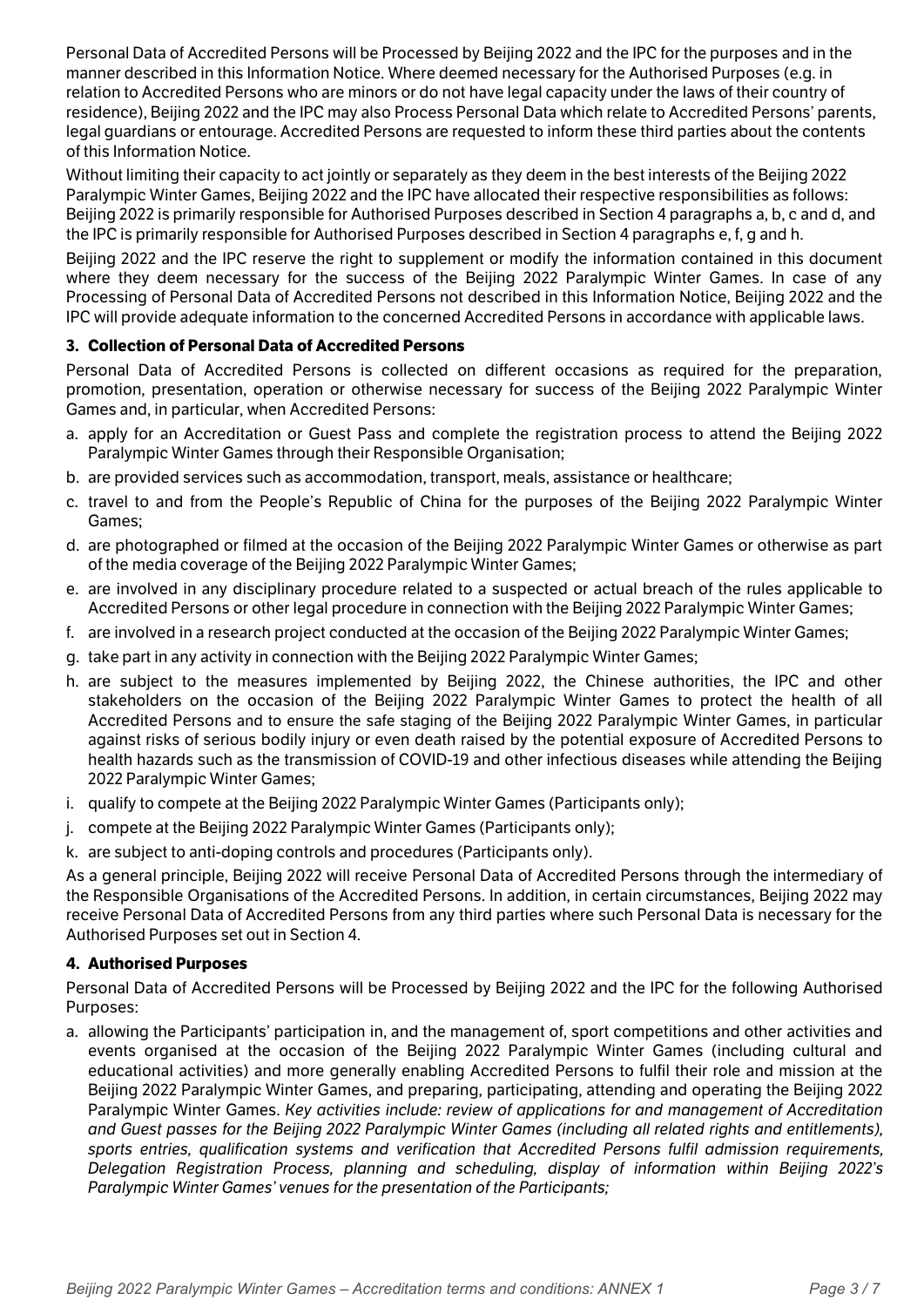- b. facilitating the travel to and from, and stay in, People's Republic of China for the purposes of the Beijing 2022 Paralympic Winter Games and providing services to improve the Accredited Persons' experience at the Beijing 2022 Paralympic Winter Games. *Key activities include: provision of travel services, accommodation and related services (at the Paralympic Village(s) or in other accommodation facilities, as applicable), transport, communications systems;*
- c. ensuring the safety of Accredited Persons and the security of the Beijing 2022 Paralympic Winter Games. *Key activities include: security risk assessments, access controls (including use of facial recognition and COVID-19 screening tests) and video surveillance at and around the Beijing 2022 Paralympic Winter Games venues and sites;*
- d. protecting the health and wellbeing ofAccredited Persons. *Key activities include: the provision of healthcare, insurance and medical services to Accredited Persons at the occasion of the Beijing 2022 Paralympic Winter* Games, the implementation of measures to protect against risks of serious bodily injury or even death raised by the potential exposure of Accredited Persons to health hazards such as the transmission of COVID-19 and other *infectious diseases while attending the Beijing 2022 Paralympic Winter Games, the monitoring and treatment of* athlete injuries, illnesses, infectious diseases or any other health states at the Beijing 2022 Paralympic Winter *Games;*
- e. protecting the integrity of the sport competitions of the Beijing 2022 Paralympic Winter Games and ensuring the compliance of activities occurring at the Beijing 2022 Paralympic Winter Games with the IPC Handbook and other rules applicable to Participants and, where applicable, other Accredited Persons. *Key activities include: anti-doping programme of the Beijing 2022 Paralympic Winter Games (including but not limited to investigation, search and/or preservation of evidence in relation to suspected breach of the World Anti-Doping Code and other related rules and regulations), prevention of manipulation of competitions and more generally* the identification, investigation and prosecution of suspected or actual breaches of the IPC Code of Ethics and *other rules applicable to Participants (as detailed in the Conditions of Participation Agreement);*
- f. managing sport competitions results and keeping official records of and other relevant information about the Beijing 2022 Paralympic Winter Games and the Participants. *Key activities include timing and scoring services, compilation, verification and publication of official sports results, development of statistics (such as to support future Paralympic Games planning needs and optimisation processes), historical studies, scientific and other* research projects (such as for the prevention of injuries and illnesses in sport) conducted during and after the *Beijing 2022 Paralympic Winter Games;*
- g. preparing, promoting and operating the Beijing 2022 Paralympic Winter Games, and ensuring the widest possible media coverage and their legacy. *Key activities include: broadcast, publication, or transmission of any content in connection with the Beijing 2022 Paralympic Winter Games and their legacy, in any format and through any media or technology (whether now existing or created in the future), operated by Beijing 2022 and/or the IPC, or by authorised rights-holding broadcasters and other media; presentation of Participants and provision of related services to the media covering the Beijing 2022 Paralympic Winter Games;*
- h. performing legal obligations. *Key activities include: disclosing Personal Data to authorities on the basis of Beijing 2022's and/or the IPC's good faith belief of being under a legal obligation to do so;*
- i. communicating with Accredited Persons and informing them about the Beijing 2022 Paralympic Winter Games and activities ofBeijing 2022, the IPC and the Paralympic Movement:*Key activities include: sending of communications via email or otherwise regarding Beijing 2022 Paralympic Winter Games-related activities, answering queries from Accredited Persons, providing promotional or marketing communications.*

## **5. Categories of Personal Data Processed**

Personal Data Processed by Beijing 2022 and the IPC for the Authorised Purposes can be categorised as follows:

- a. biographical information such as family and given names, nationality, date of birth, gender, photograph, passport information;
- b. contact and travel details such as postal address, email addresses, phone number, public social media accounts, booking number, arrival and departure information;
- c. physiological information such as height, weight, biometrics, blood and urine samples, illnesses, injuries, infectious diseases and facial data including facial features for facial recognition access control systems;
- d. information related to the participation in the Beijing 2022 Paralympic Winter Games such as accreditation number, sport(s) and discipline(s), team, performances, results, function, National Paralympic Committee, International Federation, registration number;
- e. health data related to the health status of a person including medical data (doctor referrals and prescriptions, medical examination reports, laboratory tests, radiographs, etc.);
- f. other relevant information necessary for or in relation to the protection of the life, body or property of a person, the security, the preparation, promotion, presentation and operation of the Beijing 2022 Paralympic Winter Games, the prevention of the manipulation of competitions or the conduct of the anti-doping programme (whereabouts, etc.).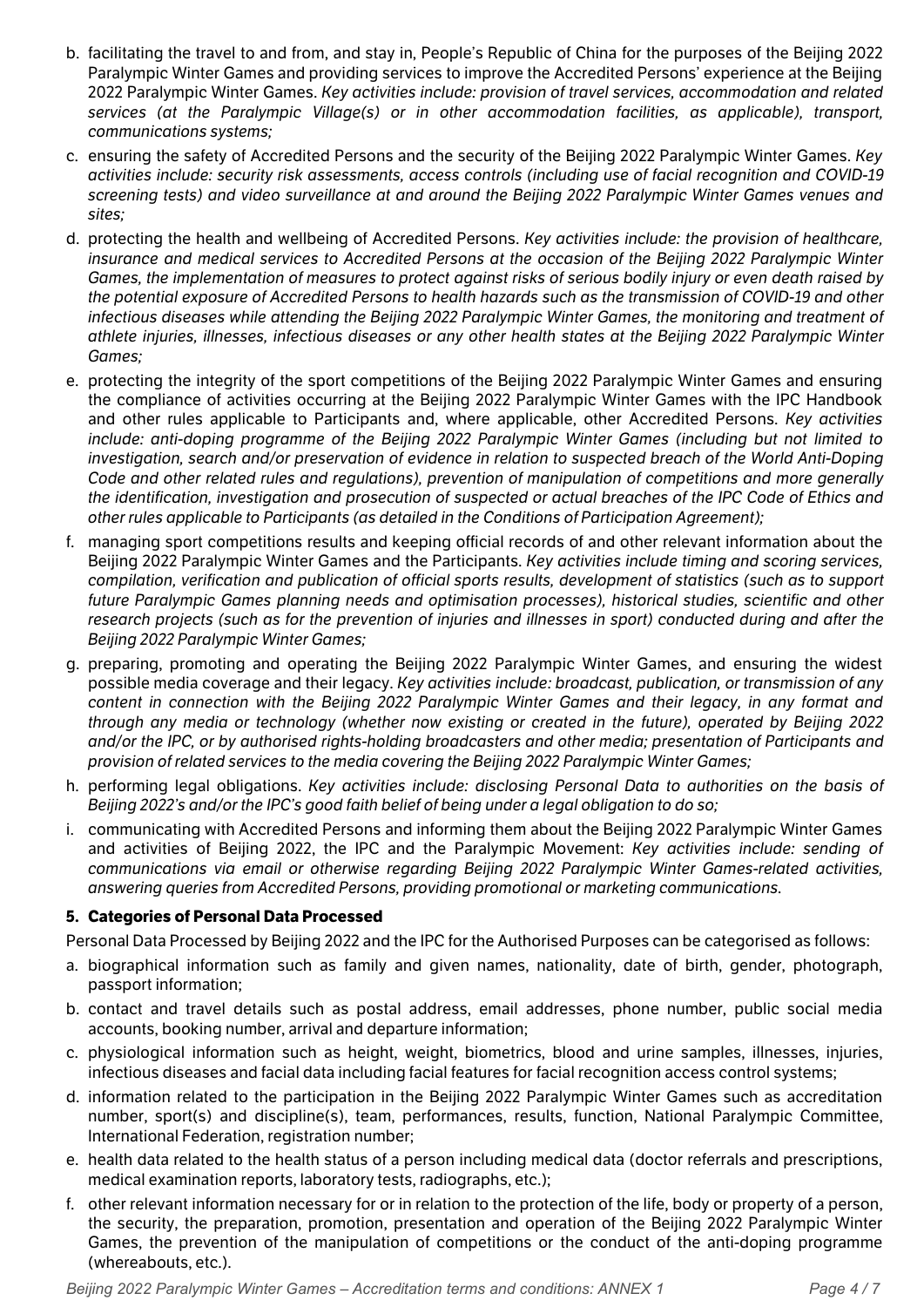## **6. Personal Data recipients**

Beijing 2022 and the IPC may share Personal Data including but not limited to those categorised in Section 5 c or e above between them and with the IPC's Affiliates and other service providers or third parties acting on their behalf, for carrying out the Authorised Purposes. Moreover, the following recipients may have access to such Personal Data where required by their respective operations, and responsibilities in connection with the Beijing 2022 Paralympic Winter Games and Beijing 2022 and the IPC shall be authorised to share such Personal Data with these recipients, where necessary for the Authorised Purposes:

- a. International Federations, who are responsible for the organisation of their sport at the Beijing 2022 Paralympic Winter Games;
- b. National Paralympic Committees, who select and send Participants to the Beijing 2022 Paralympic Winter Games;
- c. competent authorities, including any national authorities, who are responsible for ensuring the safety and security of the Beijing 2022 Paralympic Winter Games, the admission and stay of Accredited Persons in the host country and more generally accomplish their mission to support the preparation, promotion and operation of the Paralympics in accordance with applicable laws;
- d. the World Anti-Doping Agency ("WADA") and other Anti-Doping Organisations who fulfil their mission to fight against doping in accordance with the World Anti-Doping Code;
- e. insurance providers who may provide insurance services to Accredited Persons;
- f. healthcare and medical service providers who may provide treatment to Accredited Persons during their stay at the Beijing 2022 Paralympic Winter Games;
- g. rights-holding broadcasters and other media, who report on the Beijing 2022 Paralympic Winter Games and inform the general public;
- h. Paralympic Marketing Partners, Beijing 2022's domestic sponsors and other commercial partners, who provide services in connection with the Beijing 2022 Paralympic Winter Games and promote their partnership with the Paralympic Movement;
- i. travel and accommodation service providers, who provide services to Accredited Persons;
- j. any organisation designated by Beijing 2022 and/orthe IPC as a transferee of legacy and knowledge of the Beijing 2022 Paralympic Winter Games for the benefit of the Paralympic Movement or any future sports or cultural events.

Where the above-mentioned recipients consider such measure necessary for the Authorised Purposes, they may combine or supplement any Personal Information of Accredited Persons received from Beijing 2022 and the IPC with any other information in their possession. Accredited Persons are invited to consult the websites or other official information sources made available by the above-mentioned recipients for additional information regarding their respective operations and activities and related Processing of Personal Data. Personal Data will normally be Processed in a confidential manner. Some of the Personal Data, such as some biographical information and information related to the participation of Participants in the competitions of the Beijing 2022 Paralympic Winter Games or related to breaches of rules applicable to Accredited Persons may be publicly disclosed.

## **7. Grounds for Processing Personal Data**

Processing of Personal Data of Accredited Persons is based on the following grounds:

- a. the necessity in view of allowing and facilitating the Participants' participation in the Beijing 2022 Paralympic Winter Games and more generally the performance by Accredited Persons of their respective operations and responsibilities in connection with the Beijing 2022 Paralympic Winter Games, (cf. Section 4 paragraphs a, b, f and i);
- b. the substantial public interest to guarantee the safety and security at the Beijing 2022 Paralympic Winter Games, to protect the health and wellbeing of Accredited Persons, carry out anti-doping activities, protect clean athletes, prevent manipulations of competitions, inform the general public and promote the Beijing 2022 Paralympic Winter Games (cf. Section 4 paragraphs c, d, e, f and g);
- c. the legitimate interests of Beijing 2022 and the IPC to ensure that Accredited Persons respect their covenant to comply with the provisions applicable to Accredited Persons (including the IPC Handbook and the IPC Code of Ethics, as well as for Participants the IPC Anti-Doping Code applicable at the occasion of the Beijing 2022 Paralympic Winter Games, the World Anti-Doping Code and the rules referred to in the Conditions of Participation Agreement), as well as to promote the Beijing 2022 Paralympic Winter Games and their legacy (cf. Section 4 paragraphs e and g);
- d. applicable legal provisions authorising the Processing of Personal Data for the Authorised Purposes, as well as compliance with a legal obligation of Beijing 2022, the IPC or other recipients listed under Section 6 (cf. Section 4 in particular, without limitation, its paragraphs e and h);
- e. protection of the vital interests of Participants or of another natural person when providing healthcare services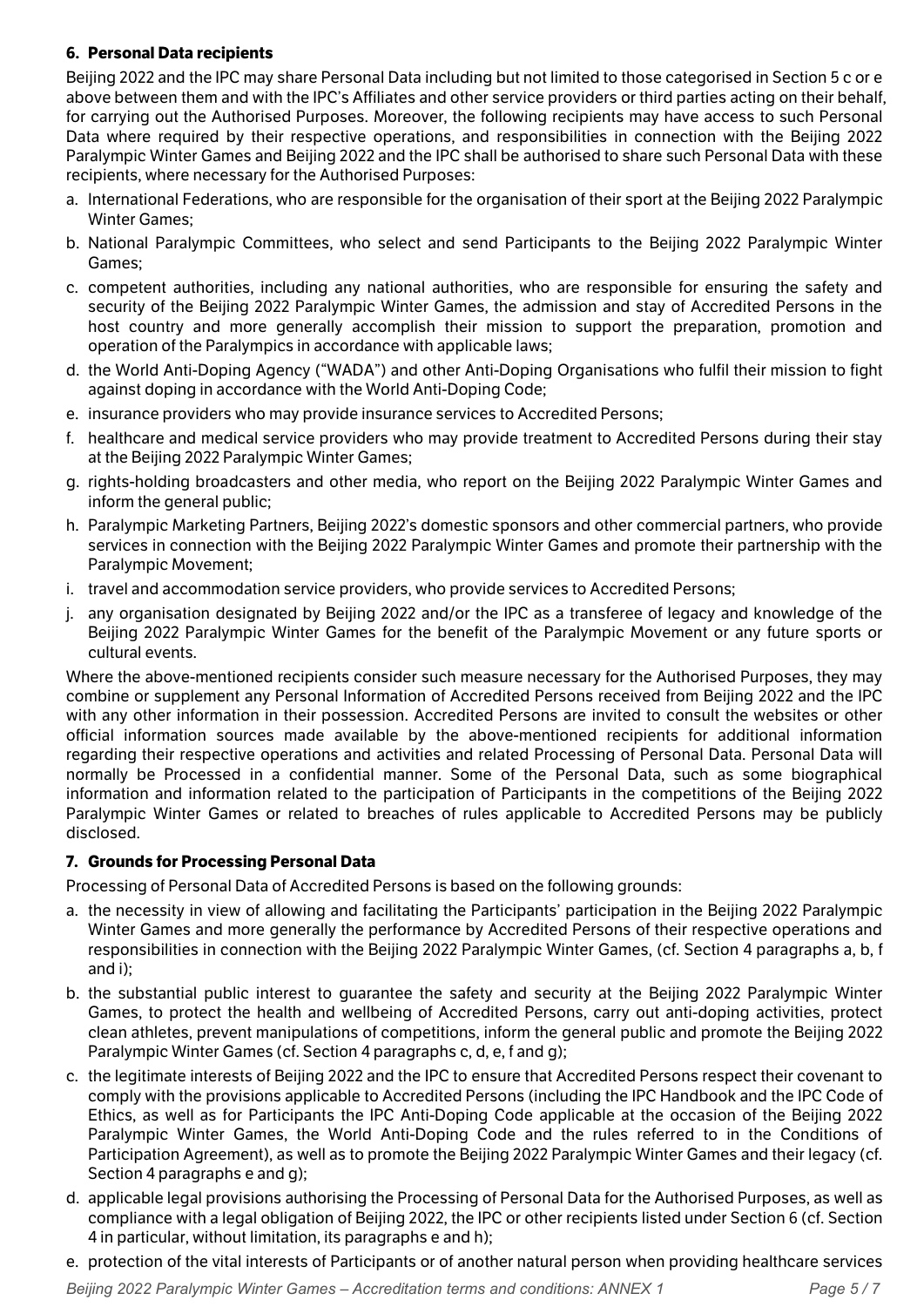## (cf. Section 4 paragraph d); and

f. Accredited Persons' consent, where expressly granted (cf. Section 4 paragraph i where recipient's consent is required by applicable law).

## **8. Retention period of Personal Data**

As a general rule, the Processing of Personal Information of Accredited Persons described in this Information Notice will cease after a period of four years following the end of the Beijing 2022 Paralympic Winter Games. Personal Data of Accredited Persons may be keptfor a longer period of time where necessary to fulfil the Authorised Purposes including, without limitation, information deemed of historical interest (such as sports results, key biographical information) which may be kept as long as necessary for the purposes listed in Section 4 paragraphs f and g and information related to the compliance of activities occurring at the Beijing 2022 Paralympic Winter Games with the IPC Handbook and other rules applicable to Accredited Persons processed for the purposes listed in Section 4 paragraphs e and h. Retention periods applicable to anti-doping activities are specified in the Annex A of the International Standard on Protection of Privacy and Personal Information, forming part of the World Anti-Doping Code, which provides that Personal Data of Participants may be retained over time by WADA and the IPC for a period up to 10 years or indefinitely.

## **9. Security of Personal Data**

Beijing 2022 and the IPC will use technical and organisational measures to protect Personal Data against the risks of damage, destruction, loss or unauthorised access, in accordance with applicable laws.

## **10. International Transfer**

Beijing 2022 and the IPC will Process Accredited Persons' Personal Data mainly in People's Republic of China where the Beijing 2022 Paralympic Winter Games take place, and in Germany where the IPC headquarters are located. However, they shall be entitled to make Accredited Persons' Personal Data available to entities listed in Section 6 located in other countries, including outside People's Republic of China and the EU/EEA. In such case, Beijing 2022 and the IPC shall take measures required by applicable data protection laws to ensure that Personal Data of Accredited Persons continue to benefit from an adequate level of protection.

## **11. Rights of Accredited Persons**

Beijing 2022 and the IPC have designated a person in charge of receiving complaints or questions in relation to the Processing of Accredited Persons Personal Data, that can be contacted at the following addresses in order to exercise their right to request access, rectification, erasure, restriction of processing, objection to the processing or to the adoption of automated decisions and, be it the case, data portability, as well as the remaining privacy rights and digital rights:

a. In the case of Beijing 2022, by mail at the following address: the Beijing Organising Committee for the 2022 Olympic and Paralympic Winter Games, No.68 Shijingshan Road, Beijing, People's Republic of China.

b. In the case of the IPC, as indicated in the IPC's Privacy Policy ([https://www.paralympic.org/privacy\)](https://www.paralympic.org/privacy) or by mail at the following address: Adenauerallee 212-214, 53113 Bonn, Germany.

Any complaint in relation to the Processing of Accredited Persons Personal Data that has not been addressed within a reasonable timeline can be addressed to the following authorities:

c. In the case of Beijing 2022, to the relevant Chinese authorities in charge of data protection.

d. In the case of the IPC, Landesbeauftragte fur Datenschutz und Informationsfreiheit Nordrhein-Westfalen (LDI), Kavalleriestrasse 2-4, 40213 Dusseldorf, Germany.

**\* \* \***